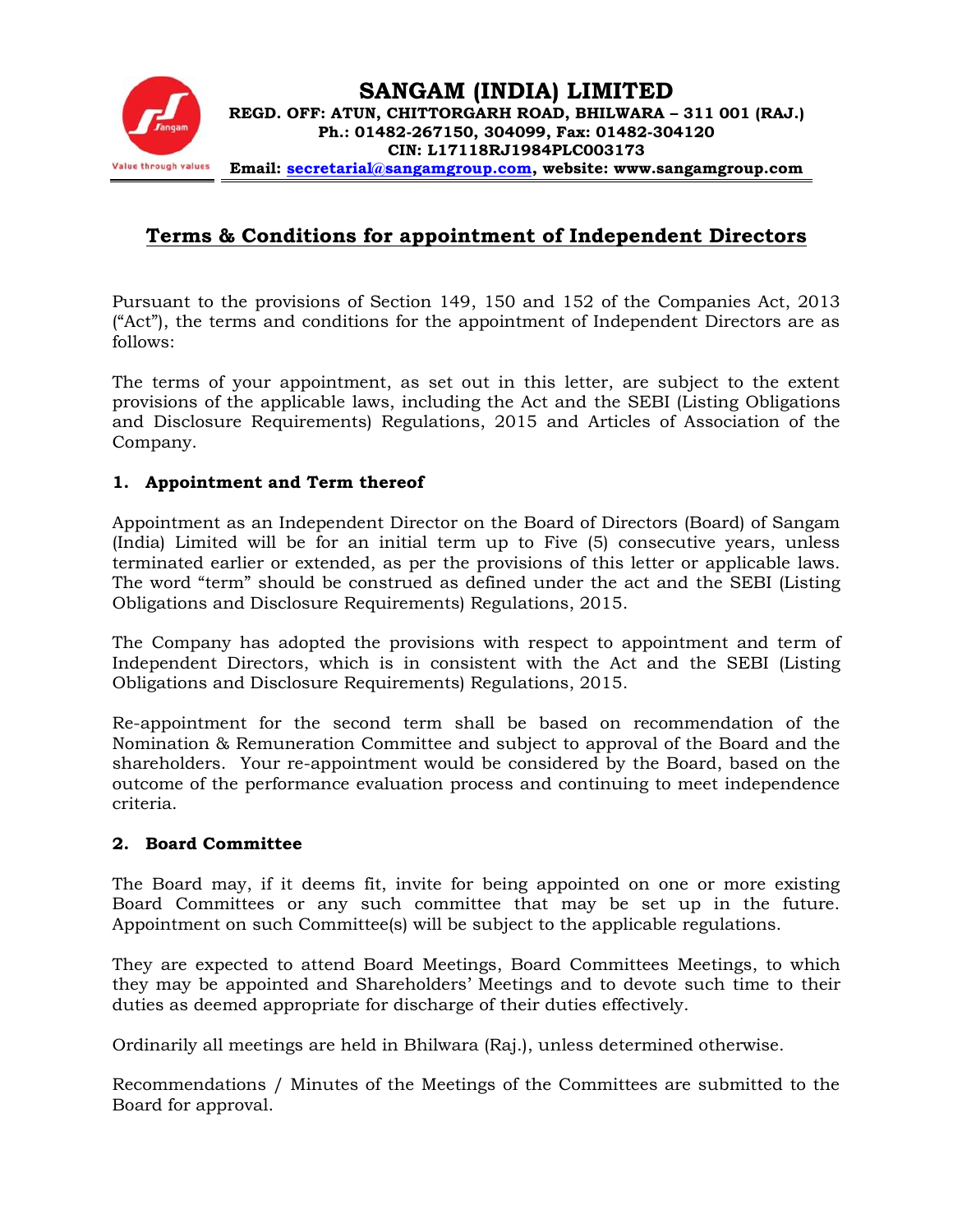

#### **3. Role, Duties and Responsibilities**

Role and duties will be those normally required of a Non-Executive Independent Director under the Act and the SEBI (Listing Obligations and Disclosure Requirements) Regulations, 2015. There are certain duties prescribed for all Directors, both Executive and Non-Executive Directors, which are fiduciary in nature and the same are specified under Section 166 of the Act.

In addition the above requirements, you are also required to discharge the duties, roles and functions as applicable to Independent Directors as stated under Schedule IV to the Act, as in force and as may be amended from time to time. While performing such duties, roles and functions, you will be required to abide by the Guidelines of Professional Conduct as stated under the said Schedule.

#### **4. Additional Applicable Statutory Requirements**

As a Non-Executive Director on the Board, they will be subject to all relevant provisions of the Act and the SEBI (Listing Obligations and Disclosure Requirements) Regulations, 2015.

#### **5. Directors & Officers (D&O) insurance**

Directors & Officers (D&O) liability insurance policy. However, if the Company takes such a policy then a copy of the same will be supplied on request.

#### **6. Code of Conduct/Excluded Actions**

They will follow the Code of Conduct of the Company and furnish annual affirmation the same.

They will apply the highest standards of confidentially and not disclose to any person or Company (whether during the course of the tenure as Independent Director or at any time after its cessation) any confidential information concerning the Company including any subsidiary or associate thereof, except as permitted by law or with prior clearance from the Chairman of the Board.

We would also like to draw your attention to the applicability of Securities & Exchange Board of India (Prohibition of Insider Trading) Regulation, 1992 (as enclosed), which inter-alia prohibits disclosure or use of unpublished price sensitive information. You should not make any statement(s) that might risk a breach of the requirements specified under the said statute unless the same is required under any law or the same is required for the purpose of compliance of any Director, order, etc. issued / given by any judicial authority. Additionally, you shall not participate in any business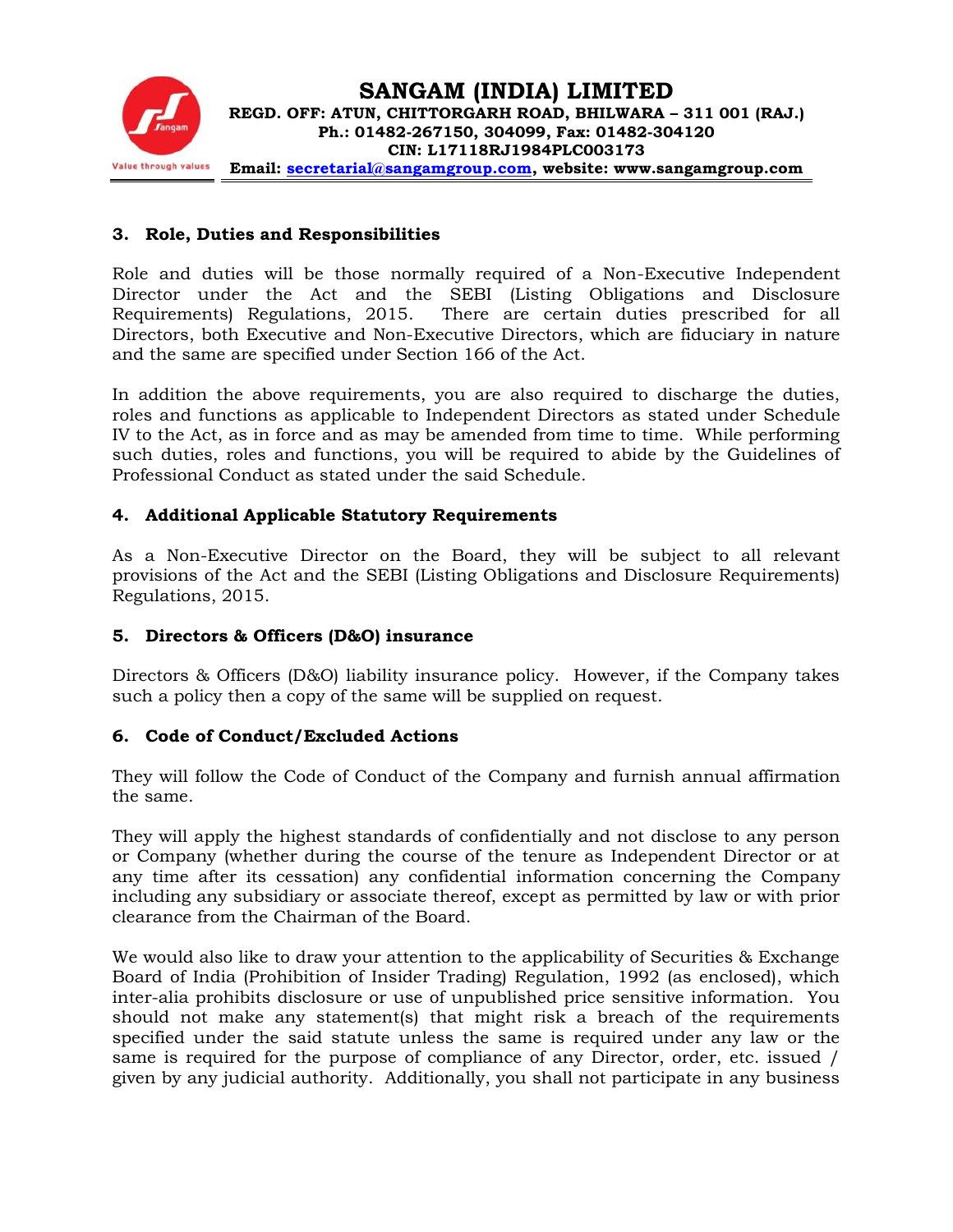

activity which might impede the application of your independent judgment in the best interest of the Company.

## **7. Induction and Development**

The Company shall, if required, conduct formal induction program for its Independent Directors.

The Company shall, as may be required, support Directors to continually update their skills and knowledge and improve their familiarity with the Company and its business. The Company will fund / arrange for training on all matters which are common to the whole Board.

## **8. Performance Appraisal/Evaluation Process**

As a member of the Board, performance shall be evaluated annually. Evaluation shall be done by all the other Directors. The criteria for evaluation shall be determined by the Nomination & Remuneration Committee and disclosed in the Company's Annual Report. However, the actual evaluation process shall remain confidential and shall be a constructive mechanism to improve the effectiveness of the Board/Committee.

#### **9. Disclosure, other Directorship and Business Interests**

During the term, you agree to promptly notify the Company of any change in the directorships, if any in other Companies and provide such other disclosure and information as may be required under the applicable laws. They also agree that upon becoming aware of any potential conflict of interest with the position as Independent Director of the Company, they shall promptly disclose the same to the company. Please confirm that as on date of this letter, they have no such conflict of interest issues with your existing Directorships, if any.

During your term, they agree to promptly provide a declaration under section 149(7) of the Act, upon any change in circumstances which may affect status as an Independent Director.

## **10. Changes of personal details**

During the term, they will promptly intimate the company and the Registrar of Companies in the prescribed manner, of any change in address or other contact and personal details provided to the company.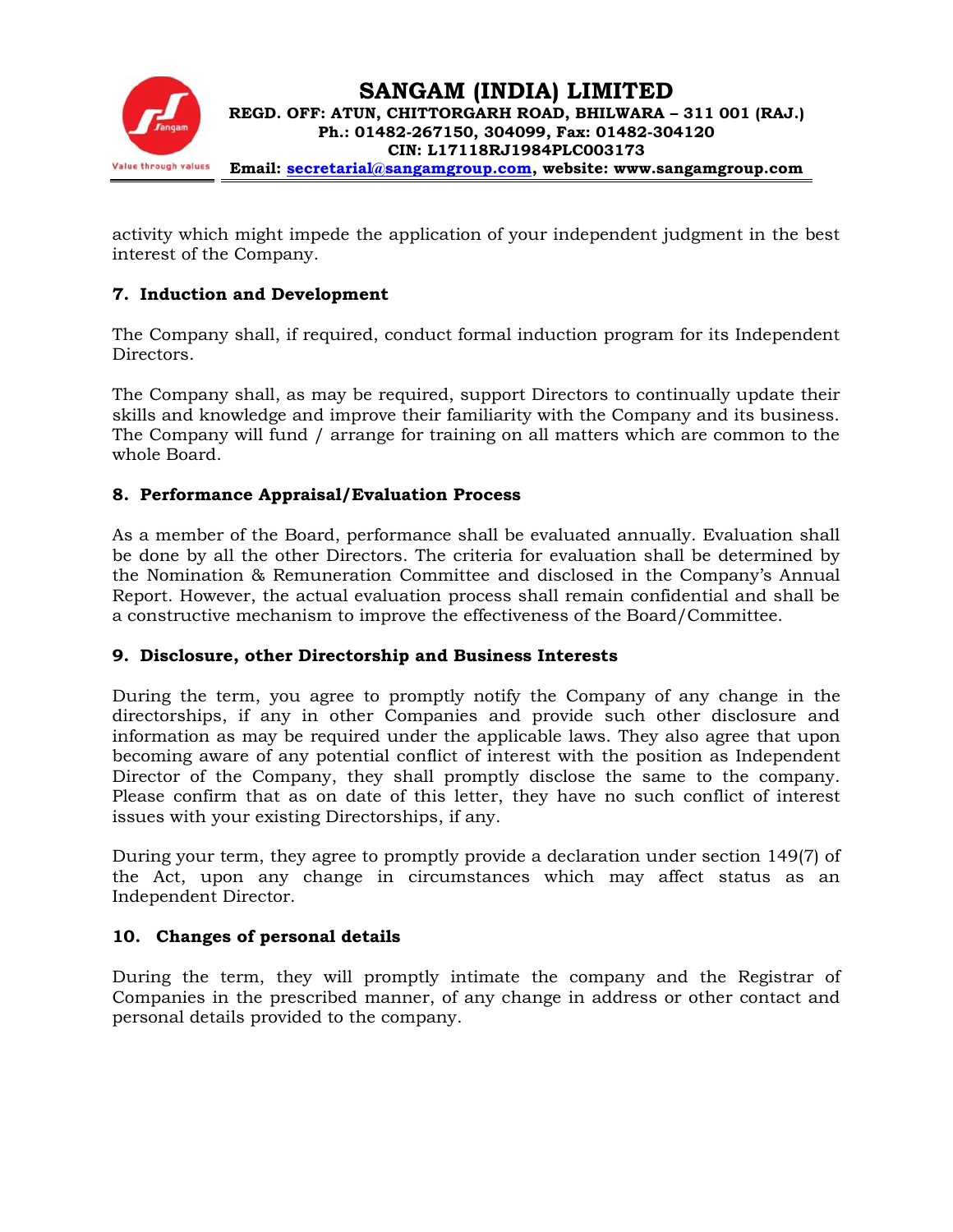

### **11. Fees/Remuneration**

They will be paid such remuneration by way of sitting fees for attending the meetings of the Board and the committees as may be decided by the Board for time to time, subject to approval of the members if required.

Further, the company may pay or reimburse actual travel and out of pocket expenses, as may have been incurred which performing their role as an Independent Director of the company.

#### **12. Termination**

Directorship on the Board of the Company shall terminate or cease in accordance with law, apart from the grounds of termination as specified in the Act, your Directorship may be terminated for violation of any provision of the Code of Conduct of the company.

They may resign from the Directorship of the company by giving a notice in writing to the company stating the reasons for resignation. The resignation shall take effect from the date on which the notice is received by company or the date, if any, specified by you in the notice, whichever is later.

If, at any stage during the term, there is a change that may affect status as an Independent Director as envisaged as section 149(6) of the Act, or if Applicable, you fail to meet the criteria for "independence" under the provisions of the SEBI (Listing Obligations and Disclosure Requirements) Regulations, 2015, agree to promptly submit resignation to the company with effect from the date of such change.

#### **13. Cooperation**

In the event of any claim or litigation against the company, based upon any alleged conduct, act or omission on their part during the term, agree to render all reasonable assistance and cooperation to the company and provide such information and documents as are necessary and reasonably requested by the company or its counsel

#### **14. Governing Law**

This document is governed by and will be interpreted in accordance with India Law and engagement shall be subject to the jurisdiction of the Indian Court.

If they are willing to accept these terms of appointment relating to your appointment as a Non-Executive Independent Director of Sangam (India) Limited, kindly confirm your acceptance of these terms by signing and returning to us the enclosed copy of this letter.